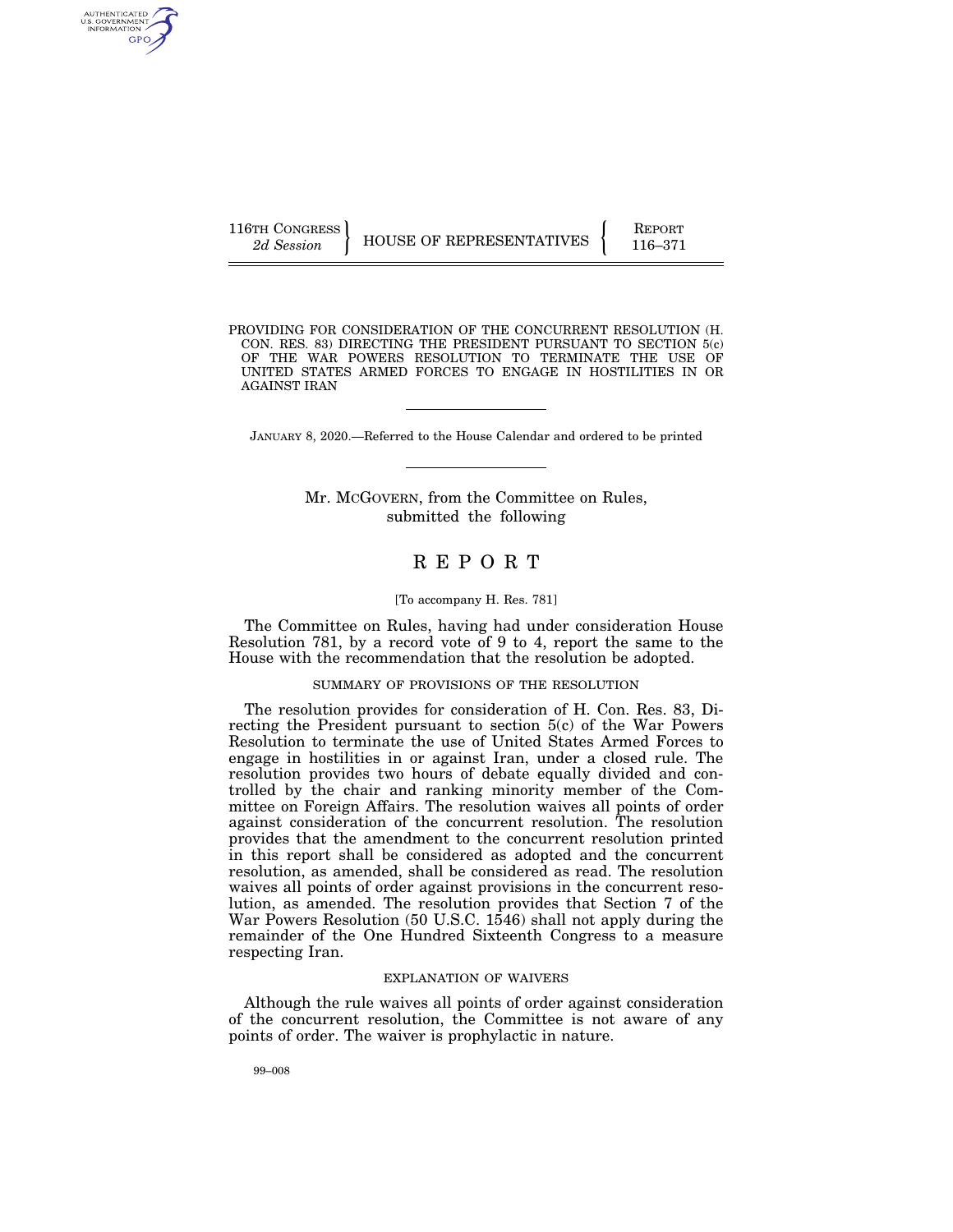Although the rule waives all points of order against provisions in the concurrent resolution, as amended, the Committee is not aware of any points of order. The waiver is prophylactic in nature.

#### COMMITTEE VOTES

The results of each record vote on an amendment or motion to report, together with the names of those voting for and against, are printed below:

# *Rules Committee record vote No. 228*

Motion by Mr. Cole to postpone consideration of H. Con. Res. 83, Directing the President pursuant to section 5(c) of the War Powers Resolution to terminate the use of United States Armed Forces to engage in hostilities in or against Iran, until January 28, 2020. Defeated: 4–9

| <b>Maiority Members</b> | Vote | <b>Minority Members</b> | Vote |
|-------------------------|------|-------------------------|------|
|                         | Nav  |                         | Yea  |
|                         | Nav  |                         | Yea  |
|                         | Nav  |                         | Yea  |
|                         | Nav  |                         | Үеа  |
|                         | Nav  |                         |      |
|                         | Nav  |                         |      |
|                         | Nav  |                         |      |
|                         | Nav  |                         |      |
|                         | Nav  |                         |      |

## *Rules Committee record vote No. 229*

Motion by Mr. Woodall to provide one motion to recommit with or without instructions and make the necessary changes in the rule. Defeated: 4–9

| <b>Maiority Members</b> | Vote              | <b>Minority Members</b> | Vote       |
|-------------------------|-------------------|-------------------------|------------|
|                         | Nav<br>Nav        |                         | Yea<br>Yea |
|                         | Nav<br>Nav<br>Nav |                         | Yea<br>Yea |
|                         | Nav<br>Nav        |                         |            |
|                         | Nav<br>Nav        |                         |            |

#### *Rules Committee record vote No. 230*

Motion by Mr. Hastings to report the rule. Adopted: 9–4

| Vote | <b>Minority Members</b> | Vote |
|------|-------------------------|------|
| Yea  |                         | Nay  |
| Yea  |                         | Nav  |
| Yea  |                         | Nay  |
| Yea  |                         | Nav  |
| Yea  |                         |      |
| Yea  |                         |      |
| Yea  |                         |      |
| Yea  |                         |      |
| Yea  |                         |      |
|      |                         |      |